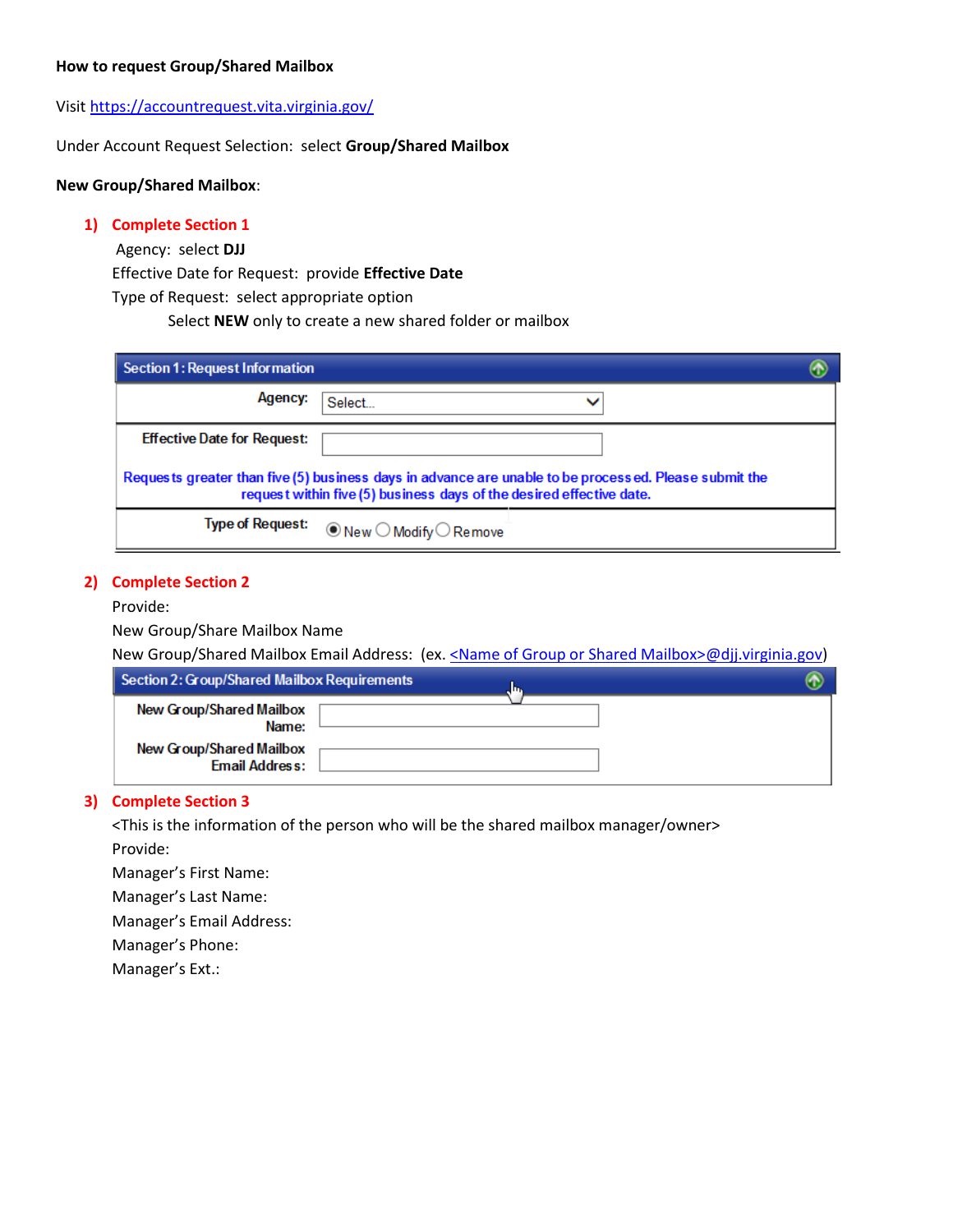| Section 3: Group/Shared Mailbox Manager Information |  |
|-----------------------------------------------------|--|
| <b>Manager's First Name:</b>                        |  |
| <b>Manager's Last Name:</b>                         |  |
| <b>Manager's Email Address:</b>                     |  |
| <b>Manager's Phone:</b>                             |  |
| <b>Manager's Ext:</b>                               |  |

Add Single or Multiple Users: select the appropriate option

[for multiple users see the instructions at the end of this document for detailed instructions] Provide User information

| Section 4: Add Users to Group/Shared Mailbox |                                             | ⊛ |
|----------------------------------------------|---------------------------------------------|---|
| <b>Add Single or Multiple Users:</b>         | $\mathsf{Single}\bigcirc \mathsf{Multiple}$ |   |
| <b>First Name:</b>                           |                                             |   |
| <b>Middle Initial:</b>                       |                                             |   |
| <b>Last Name:</b>                            |                                             |   |
| <b>Email Address:</b>                        |                                             |   |
| Phone:                                       |                                             |   |
| Ext:                                         |                                             |   |
| <b>Address:</b>                              |                                             |   |
| City:                                        |                                             |   |
| ST:                                          | VA                                          |   |
| Zip:                                         |                                             |   |

# **5) Complete Section 6**

Provide any additional information that can be helpful to set up the new Group/Shared Mailbox

| Section 6: Other Instructions/Comments (Not Required)                                    |  |
|------------------------------------------------------------------------------------------|--|
| $\lambda$ $\mathbb{C}$ $\beta$ $I$ $\mathbb{U}$ $\equiv$ $\equiv$ $\equiv$ $\equiv$<br>喞 |  |
|                                                                                          |  |
|                                                                                          |  |
|                                                                                          |  |
|                                                                                          |  |
|                                                                                          |  |
|                                                                                          |  |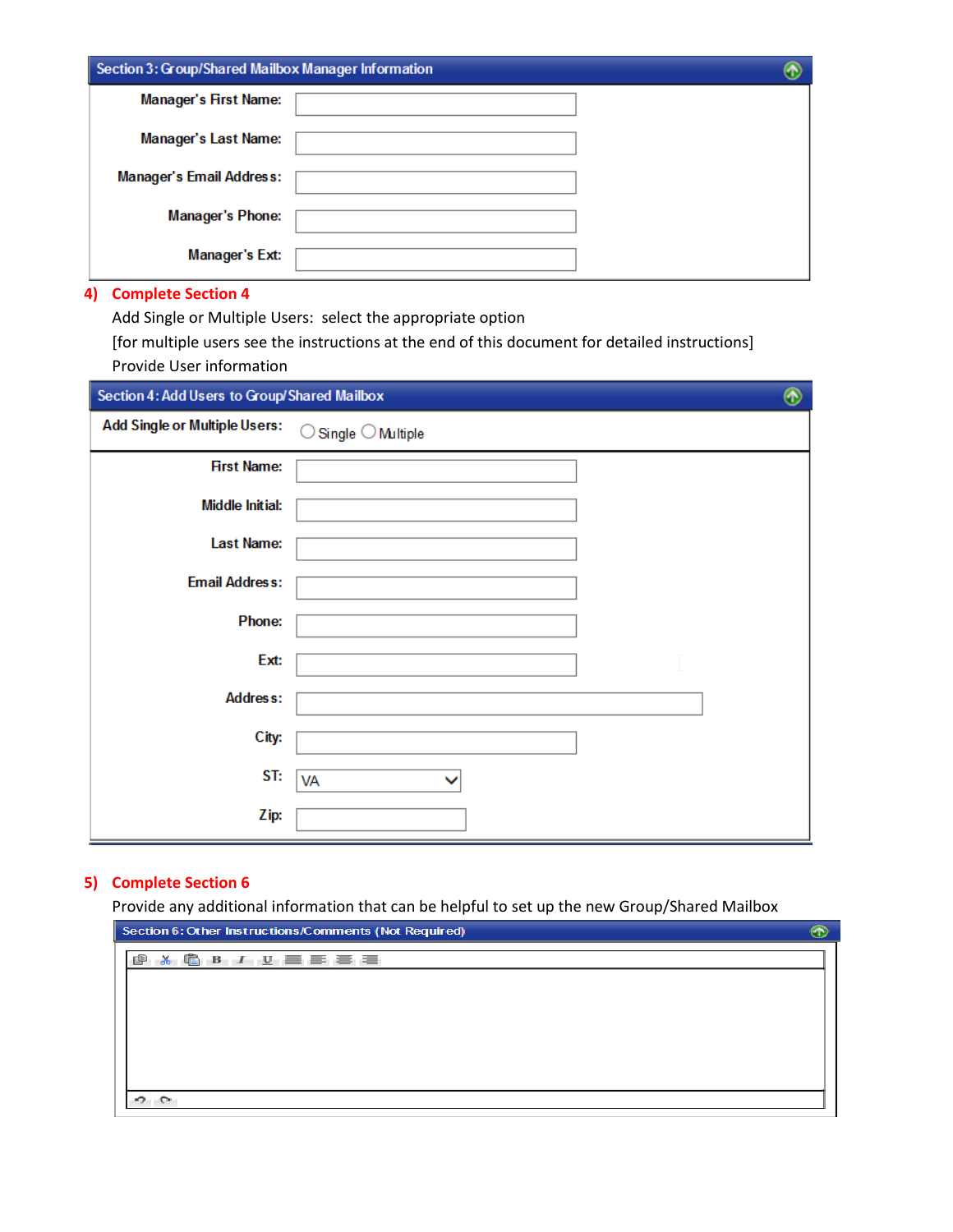Provide Requester information or if the requester is the same as the Manager check  $\square$  Same as Manager Information

| Section 7: A <b>D</b> unt Requester Information |  |
|-------------------------------------------------|--|
| Same as Manager Information                     |  |
| Requester's First Name:                         |  |
| Requester's Last Name:                          |  |
| <b>Requester's Email:</b>                       |  |
| <b>Requester's Phone:</b>                       |  |
| Requester's Ext:                                |  |

# **7) Complete Section 8**

Under**:** *Agency Approver's Email 1:* **always use the [Account.Facilitator@djj.virginia.gov](mailto:Account.Facilitator@djj.virginia.gov)** DO NOT use any other email address unless the system will not accept this email address.

| Section 8: Agency Authorized Account Request Approver Information                                                                                                                                                              |  |  |  |
|--------------------------------------------------------------------------------------------------------------------------------------------------------------------------------------------------------------------------------|--|--|--|
| Requests cannot be sent directly to the VITA Customer Care Center or to non-agency or VITANG partners hip email<br>addresses from this website. All provided email addresses must be your agency's ISO, AITR, and/or Designee. |  |  |  |
| <b>Agency Approver's Email 1:</b>                                                                                                                                                                                              |  |  |  |
| <b>Agency Approver's Email 2:</b>                                                                                                                                                                                              |  |  |  |
| <b>Agency Approver's Email 3:</b>                                                                                                                                                                                              |  |  |  |
| <b>Agency Approver's Email 4:</b>                                                                                                                                                                                              |  |  |  |

If the system does not accept the Account Facilitator email address, then send the request to the Agency authorized approvers as follows:

*Agency Approver's Email 1:* [Abigail.Russell@djj.virginia.gov](mailto:Abigail.Russell@djj.virginia.gov) *Agency Approver's Email 2*[: Lourdes.lunsford@djj.virginia.gov](mailto:Lourdes.lunsford@djj.virginia.gov) *Agency Approver's Email 3*[: Kevin.Ferlazzo@djj.virginia.gov](mailto:Kevin.Ferlazzo@djj.virginia.gov)

*ONLY use the individual approver's email address if the Account Facilitator email address cannot be used. You can use all approvers or only one, to ensure quick processing response always uses all approvers.*

**DO NOT** use any other email address in this Section

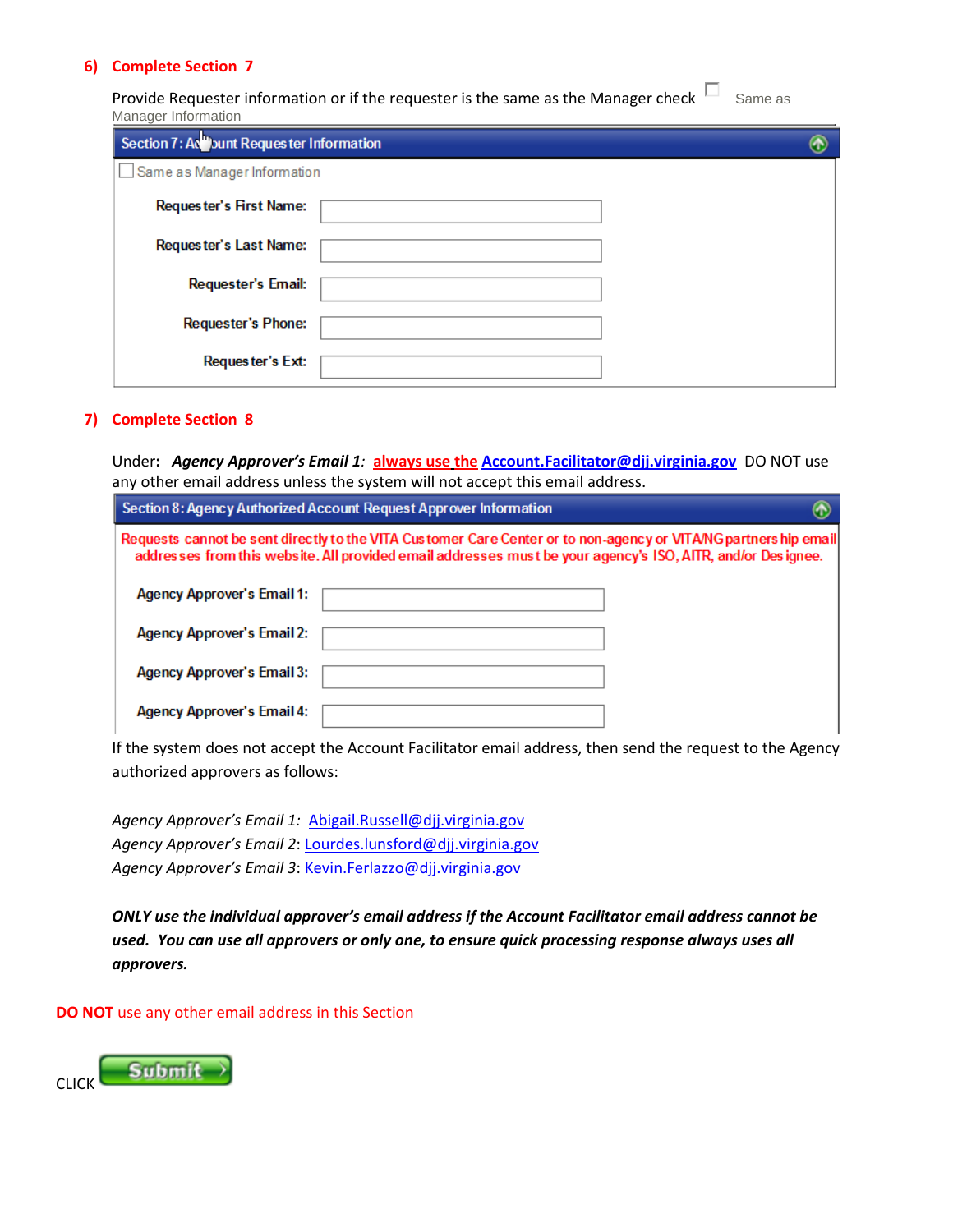## **Modify Group/Shared Mailbox**:

# **1) Complete Section 1**

Agency: select DJJ

Effective Date for Request: provide Effective Date

Type of Request: select Modify

Modifications Required: select the appropriate option

| Section 1: Request Information                                                                                                                                                |                                             |  |  |
|-------------------------------------------------------------------------------------------------------------------------------------------------------------------------------|---------------------------------------------|--|--|
| Agency:                                                                                                                                                                       | <b>DJJ</b>                                  |  |  |
| <b>Effective Date for Request:</b>                                                                                                                                            |                                             |  |  |
| Requests greater than five (5) business days in advance are unable to be processed. Please submit the<br>request within five (5) business days of the desired effective date. |                                             |  |  |
| <b>Type of Request:</b>                                                                                                                                                       | ○ New ● Modify ○ Remove                     |  |  |
| <b>Modifcations Required:</b>                                                                                                                                                 | ModifyName of Group/Shared Mailbox          |  |  |
|                                                                                                                                                                               | ModifyEmail Address of Group/Shared Mailbox |  |  |
|                                                                                                                                                                               | Modify Manager of Group/Shared Mailbox      |  |  |
|                                                                                                                                                                               | Add Users to Group/Shared Mailbox           |  |  |
|                                                                                                                                                                               | Remove Users from Group/Shared Mailbox      |  |  |
|                                                                                                                                                                               |                                             |  |  |

# **2) Complete Section 2**

Provide the information required based on the Modification option selected

### - *For option Modify Name of Group or Shared Mailbox*

Provide the Old Group/Shared Mailbox Name and the New Group/Shared Mailbox Name.

| Section 2: Group/Shared Mailbox Requirements |  |
|----------------------------------------------|--|
| Old Group/Shared Mailbox<br>Name:            |  |
| New Group/Shared Mailbox<br>Name:            |  |

Then continue to Section 6

### - *For option Modify Email Address of Group/Shared Mailbox*

Provide the Group/Shared Mailbox Name, Old Group/Shared Mailbox Email Address and the New Group/Shared Mailbox Email Address.

| Section 2: Group/Shared Mailbox Requirements      |  |
|---------------------------------------------------|--|
| <b>Group/Shared Mailbox Name:</b>                 |  |
| Old Group/Shared Mailbox<br><b>Email Address:</b> |  |
| New Group/Shared Mailbox<br><b>Email Address:</b> |  |

Then continue to Section 6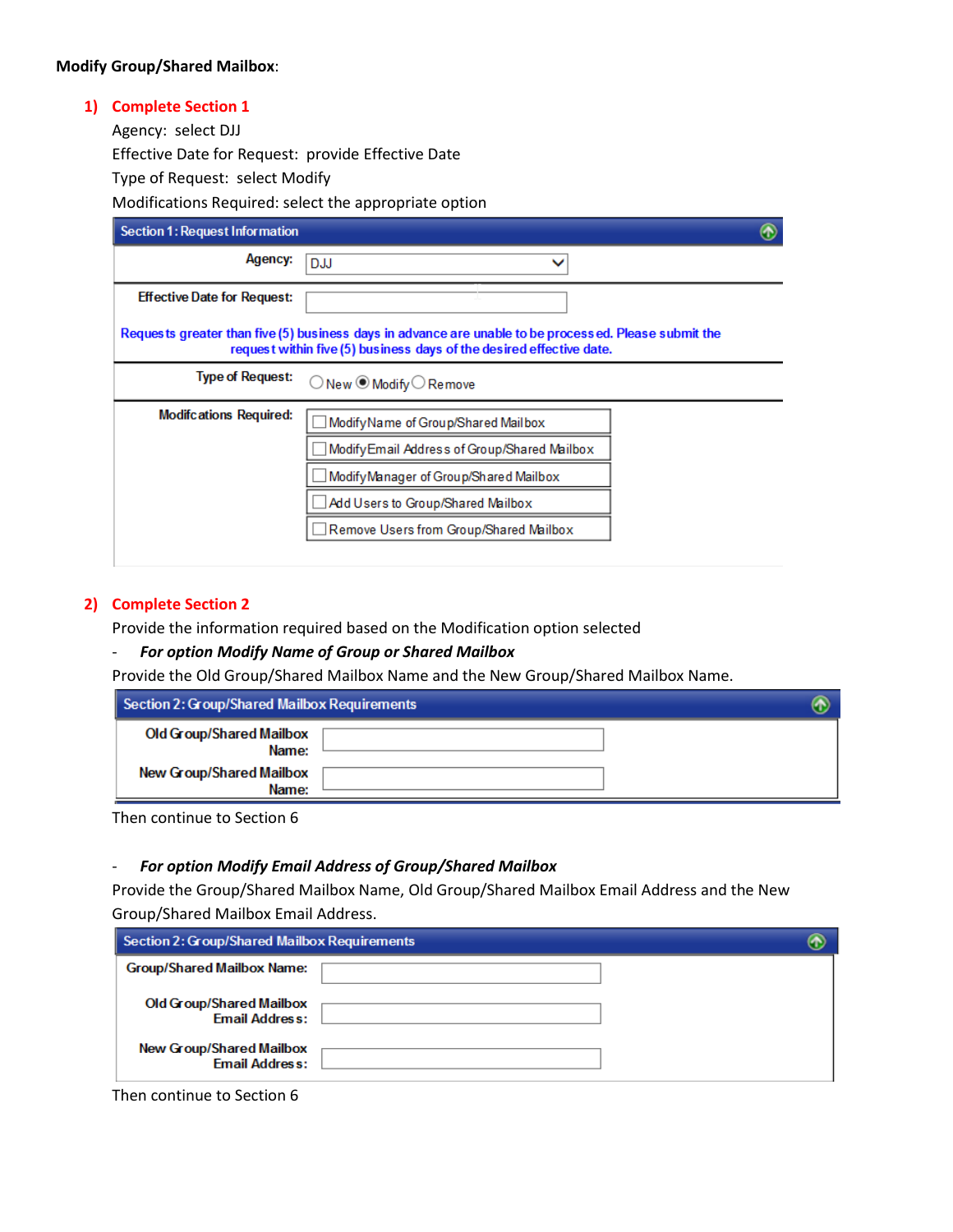# - *For option Modify Manager of Group/Shared Mailbox*

Enter the Group/Shared Mailbox Name

| Section 2: Group/Shared Mailbox Requirements |  |
|----------------------------------------------|--|
| Group/Shared Mailbox Name:                   |  |

Then continue to Section 3

# - *For Add Users to Group/Shared Mailbox*

Enter the Group/Shared Mailbox Name

| Section 2: Group/Shared Mailbox Requirements |  |
|----------------------------------------------|--|
| <b>Group/Shared Mailbox Name:</b>            |  |

Then continue to Section 4

# - *For Remove Users from Group/Shared Mailbox*

Enter the Group/Shared Mailbox Name

| Section 2: Group/Shared Mailbox Requirements |  |
|----------------------------------------------|--|
| <b>Group/Shared Mailbox Name:</b>            |  |

Then continue to Section 5

# **3) Complete Section 3**

<This is the information of the person who will be the shared mailbox manager/owner> Provide:

Manager's First Name:

Manager's Last Name:

Manager's Email Address:

Manager's Phone:

Manager's Ext.:

| Section 3: Group/Shared Mailbox Manager Information |  |
|-----------------------------------------------------|--|
| <b>Manager's First Name:</b>                        |  |
| <b>Manager's Last Name:</b>                         |  |
| <b>Manager's Email Address:</b>                     |  |
| <b>Manager's Phone:</b>                             |  |
| <b>Manager's Ext:</b>                               |  |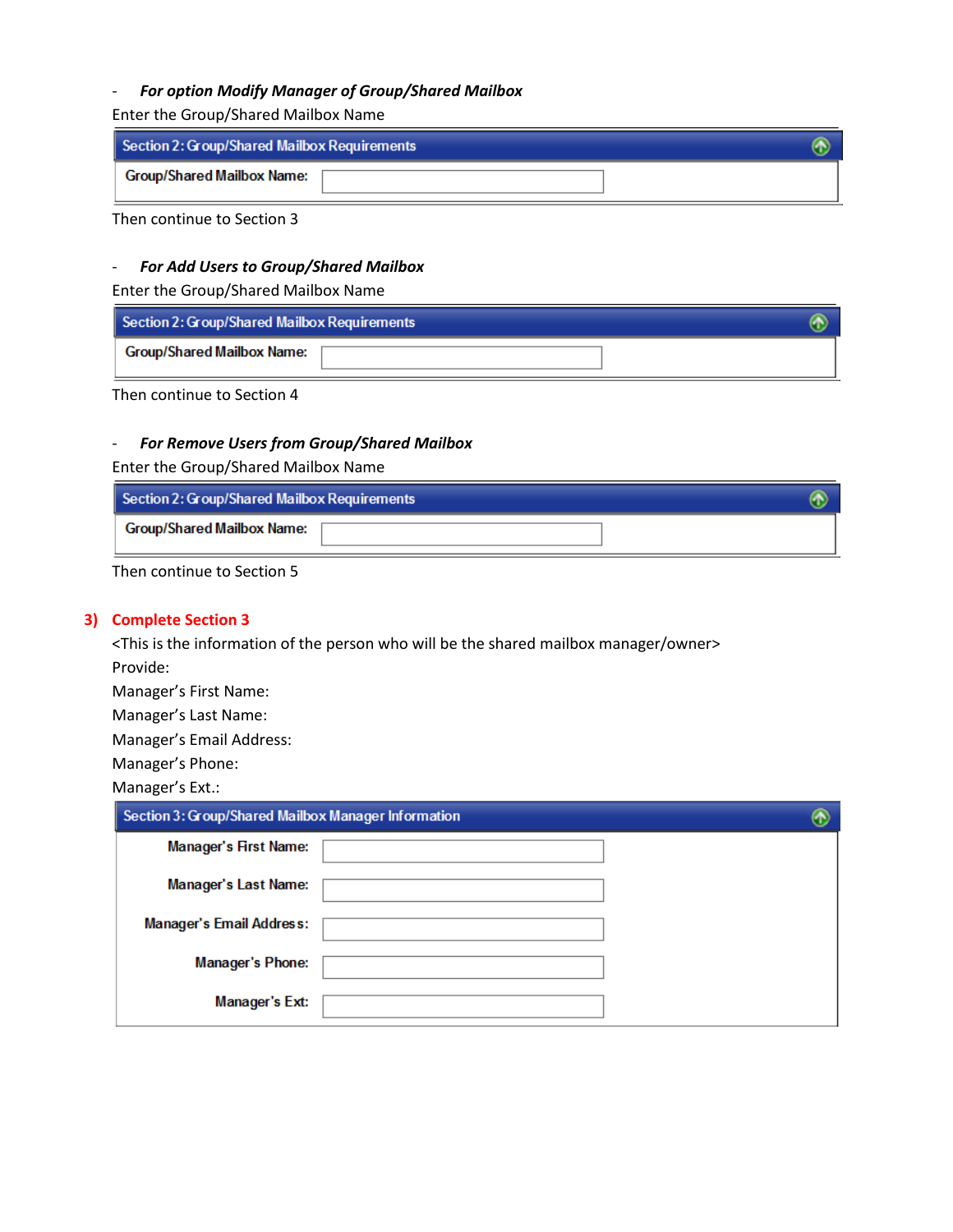Add Single or Multiple Users: select the appropriate option

[for multiple users see the instructions at the end of this document for detailed instructions] Provide User information

| Section 4: Add Users to Group/Shared Mailbox |                            | $^\circledR$ |
|----------------------------------------------|----------------------------|--------------|
| <b>Add Single or Multiple Users:</b>         | Single $\bigcirc$ Multiple |              |
| <b>First Name:</b>                           |                            |              |
| <b>Middle Initial:</b>                       |                            |              |
| <b>Last Name:</b>                            |                            |              |
| <b>Email Address:</b>                        |                            |              |
| Phone:                                       |                            |              |
| Ext:                                         |                            |              |
| <b>Address:</b>                              |                            |              |
| City:                                        |                            |              |
| ST:                                          | VA                         |              |
| Zip:                                         |                            |              |

# **5) Complete Section 5**

Remove Single or Multiple Users: select the appropriate option [for multiple users see the instructions at the end of this document for detailed instructions] Provide User information

| Section 5: Remove Users from Group/Shared Mailbox |                                       |  |
|---------------------------------------------------|---------------------------------------|--|
| <b>Remove Single or Multiple</b><br>Users:        | $\bigcirc$ Single $\bigcirc$ Multiple |  |
| <b>First Name:</b>                                |                                       |  |
| <b>Middle Initial:</b>                            |                                       |  |
| <b>Last Name:</b>                                 |                                       |  |
| <b>Email Address:</b>                             |                                       |  |
| Phone:                                            |                                       |  |
| Ext:                                              |                                       |  |
| <b>Address:</b>                                   |                                       |  |
|                                                   |                                       |  |
| City:                                             |                                       |  |
| ST:                                               | VA                                    |  |
| Zip:                                              |                                       |  |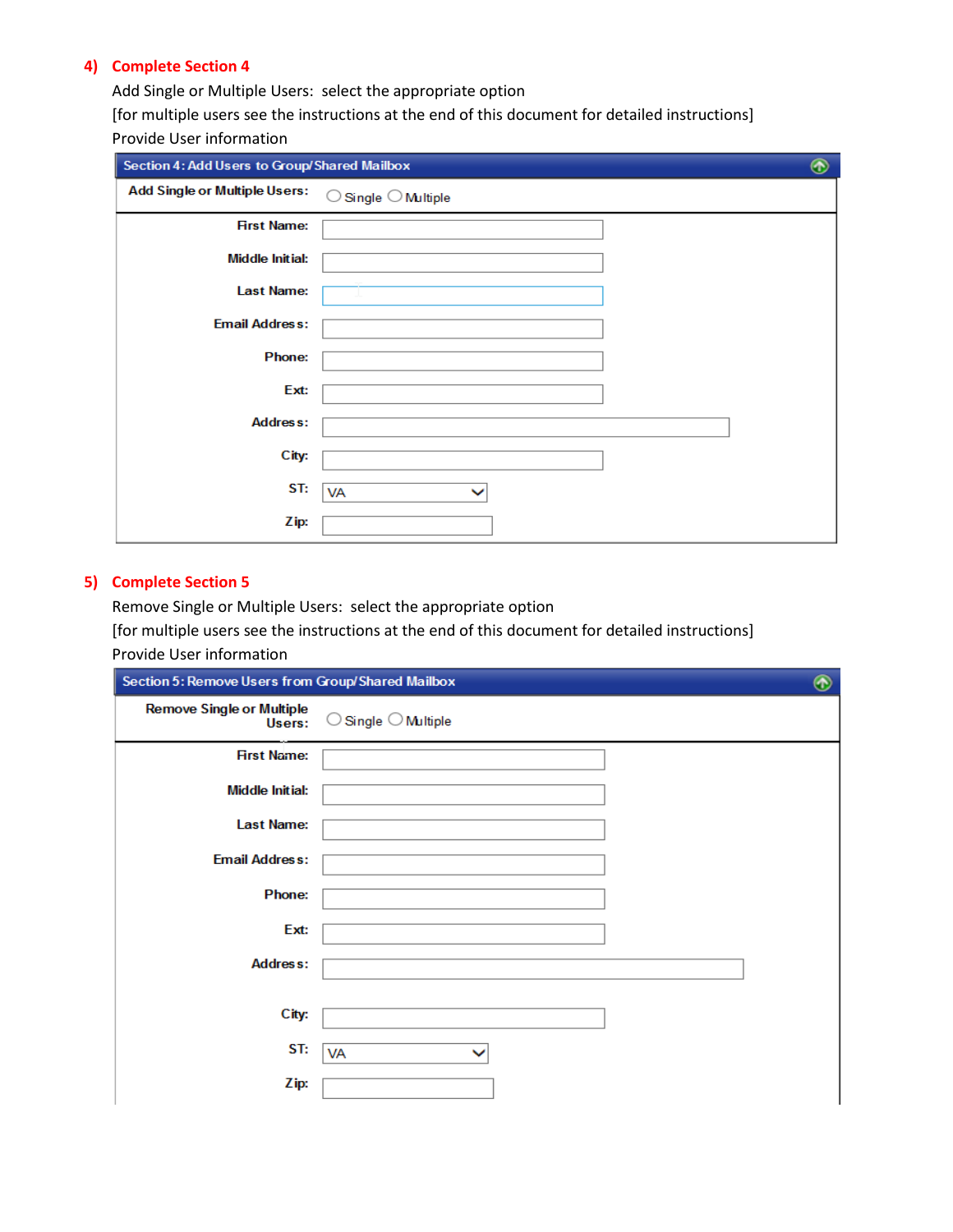Provide any additional information that can be helpful to set up the new Group/Shared Mailbox

| Section 6: Other Instructions/Comments (Not Required) |  |  |
|-------------------------------------------------------|--|--|
| 6BL JB 昌昌昌昌<br>X.<br>喞                                |  |  |
|                                                       |  |  |
|                                                       |  |  |
|                                                       |  |  |
|                                                       |  |  |
| o.,                                                   |  |  |
|                                                       |  |  |

# **7) Complete Section 7**

| Provide Requester information or if the requester is the same as the Manager check | Same as |
|------------------------------------------------------------------------------------|---------|
| Manager Information                                                                |         |
| Section 7: A Wount Requester Information                                           |         |
| Same as Manager Information                                                        |         |
| Requester's First Name:                                                            |         |

| Requester's Last Name:    |  |
|---------------------------|--|
| <b>Requester's Email:</b> |  |
| <b>Requester's Phone:</b> |  |
| Requester's Ext:          |  |

# **8) Complete Section 8**

Under**:** *Agency Approver's Email 1:* **always use the [Account.Facilitator@djj.virginia.gov](mailto:Account.Facilitator@djj.virginia.gov)** DO NOT use any other email address unless the system will not accept this email address.

|                                                                                                                                                                                                                                | Section 8: Agency Authorized Account Request Approver Information |  |  |  |
|--------------------------------------------------------------------------------------------------------------------------------------------------------------------------------------------------------------------------------|-------------------------------------------------------------------|--|--|--|
| Requests cannot be sent directly to the VITA Customer Care Center or to non-agency or VITANG partners hip email<br>addresses from this website. All provided email addresses must be your agency's ISO, AITR, and/or Designee. |                                                                   |  |  |  |
| <b>Agency Approver's Email 1:</b>                                                                                                                                                                                              |                                                                   |  |  |  |
| <b>Agency Approver's Email 2:</b>                                                                                                                                                                                              |                                                                   |  |  |  |
| <b>Agency Approver's Email 3:</b>                                                                                                                                                                                              |                                                                   |  |  |  |
| <b>Agency Approver's Email 4:</b>                                                                                                                                                                                              |                                                                   |  |  |  |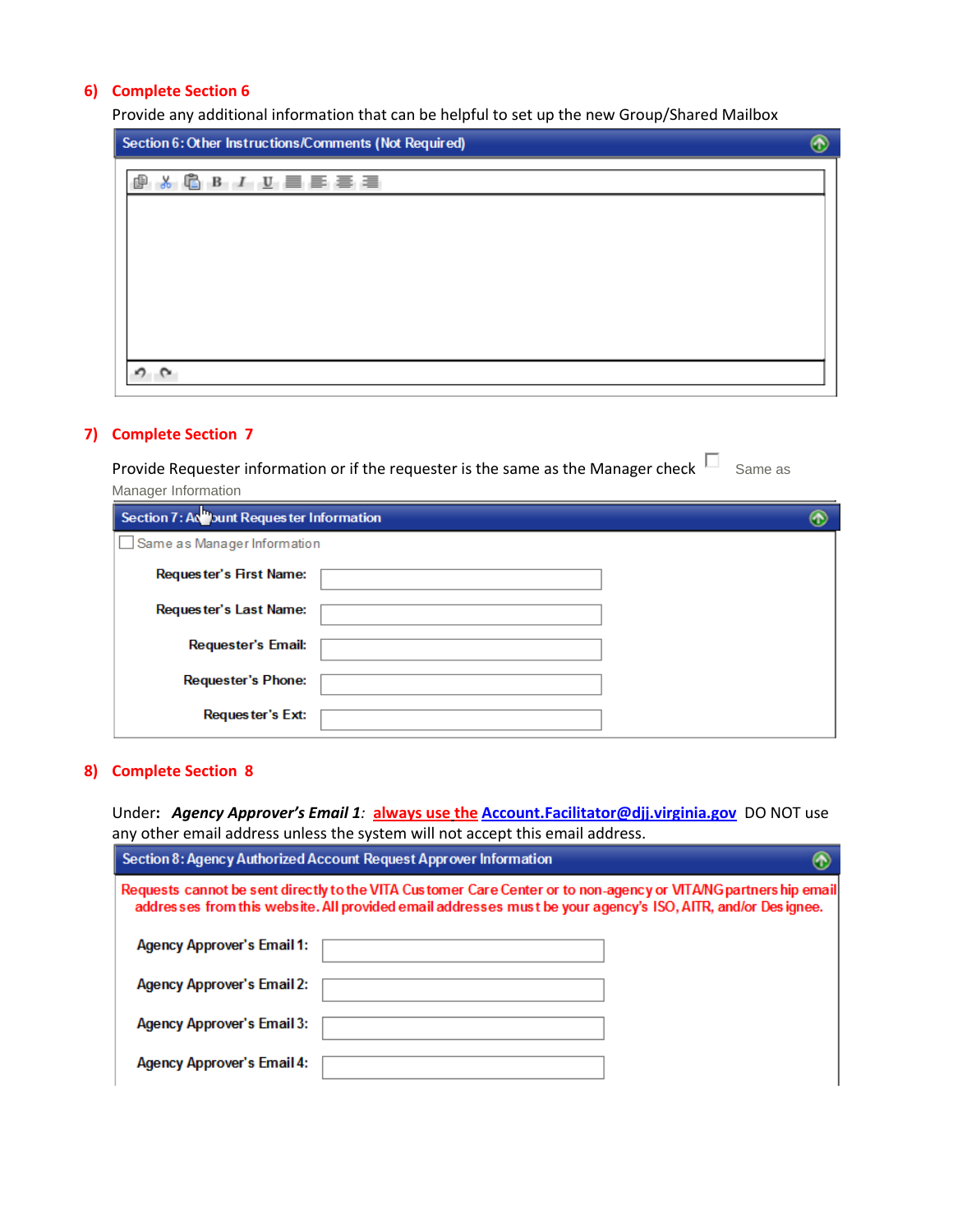If the system does not accept the Account Facilitator email address, then send the request to the Agency authorized approvers as follows:

*Agency Approver's Email 1:* [Abigail.Russell@djj.virginia.gov](mailto:Abigail.Russell@djj.virginia.gov) *Agency Approver's Email 2*[: Lourdes.lunsford@djj.virginia.gov](mailto:Lourdes.lunsford@djj.virginia.gov) *Agency Approver's Email 3*[: Kevin.Ferlazzo@djj.virginia.gov](mailto:Kevin.Ferlazzo@djj.virginia.gov)

ONLY use the individual approver's email address if the Account Facilitator email address cannot be used. You can use all approvers or only one, to ensure quick processing response always uses all approvers.

# **DO NOT** use any other email address in this Section



# **Remove Group/Shared Mailbox**:

### **1) Complete Section 1**

Agency: select DJJ

Effective Date for Request: provide Effective Date

Type of Request: select Remove

|                                                                                                                                                                               | Section 1: Request Information               |                                                    |  |
|-------------------------------------------------------------------------------------------------------------------------------------------------------------------------------|----------------------------------------------|----------------------------------------------------|--|
|                                                                                                                                                                               | Agency:                                      | Select<br>◡                                        |  |
|                                                                                                                                                                               | <b>Effective Date for Request:</b>           |                                                    |  |
| Requests greater than five (5) business days in advance are unable to be processed. Please submit the<br>request within five (5) business days of the desired effective date. |                                              |                                                    |  |
|                                                                                                                                                                               | <b>Type of Request:</b>                      | $\bigcirc$ New $\bigcirc$ Modify $\bigcirc$ Remove |  |
| 2)                                                                                                                                                                            | <b>Complete Section 2</b>                    |                                                    |  |
|                                                                                                                                                                               | Provide:                                     |                                                    |  |
|                                                                                                                                                                               | Group/Share Mailbox Name                     |                                                    |  |
|                                                                                                                                                                               | <b>Group/Shared Mailbox Email Address:</b>   |                                                    |  |
|                                                                                                                                                                               | Section 2: Group/Shared Mailbox Requirements |                                                    |  |
|                                                                                                                                                                               | <b>Group/Shared Mailbox Name:</b>            |                                                    |  |

**Group/Shared Mailbox Email** Address:

Then continue to Section 6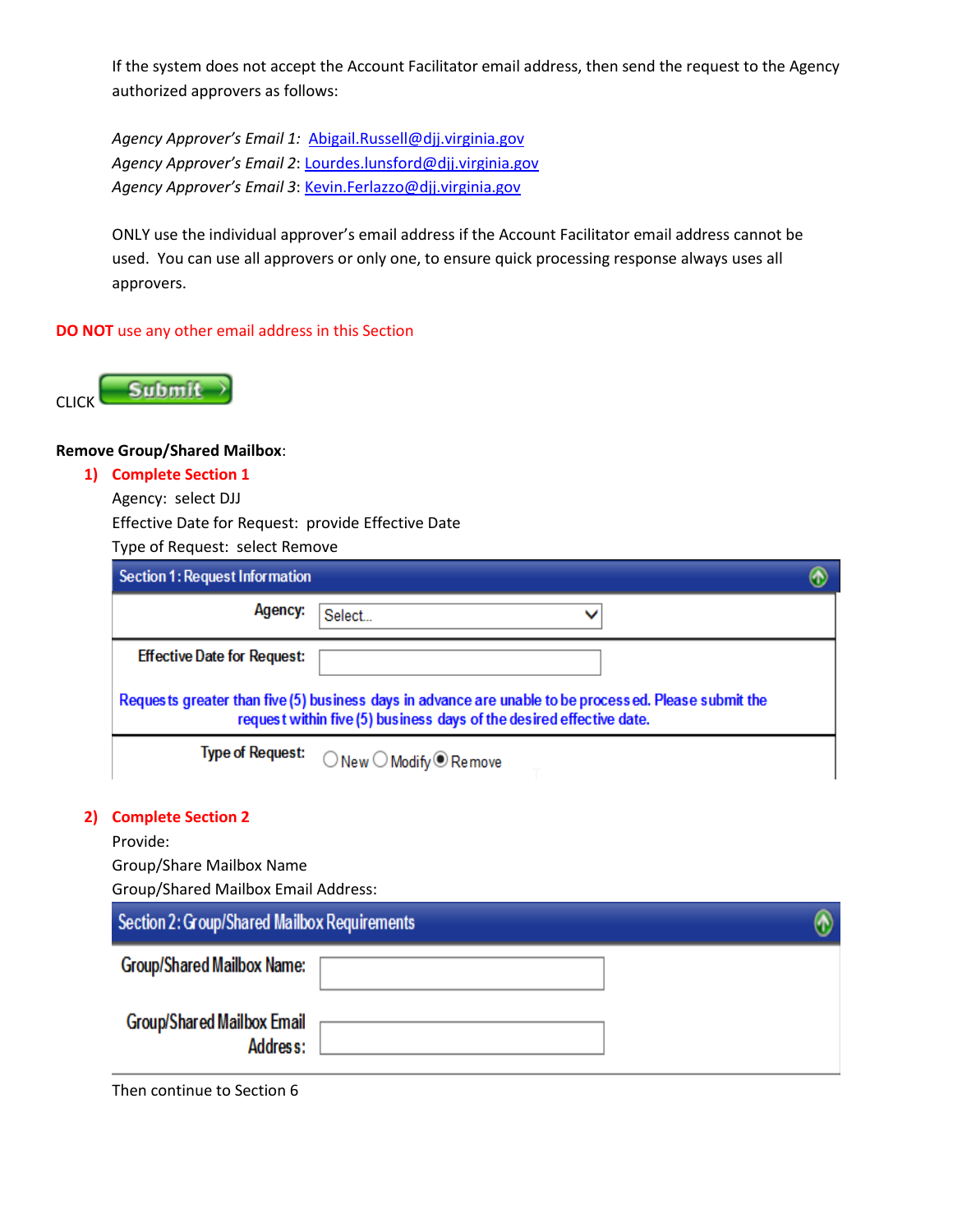Provide any additional information that can be helpful to set up the new Group/Shared Mailbox

| Section 6: Other Instructions/Comments (Not Required) |  |  |
|-------------------------------------------------------|--|--|
| <b>&amp; 心 B J U 画 画 画 画 画</b><br>œ.                  |  |  |
|                                                       |  |  |
|                                                       |  |  |
|                                                       |  |  |
|                                                       |  |  |
|                                                       |  |  |

# **4) Complete Section 7**

| Provide Requester's information or if the requester is the same as the Manager check <sup>L</sup> | Same as |
|---------------------------------------------------------------------------------------------------|---------|
| Manager Information                                                                               |         |

| Section 7: Ac Dunt Requester Information |  |  |  |  |  |
|------------------------------------------|--|--|--|--|--|
| Same as Manager Information              |  |  |  |  |  |
| Requester's First Name:                  |  |  |  |  |  |
| Requester's Last Name:                   |  |  |  |  |  |
| <b>Requester's Email:</b>                |  |  |  |  |  |
| <b>Requester's Phone:</b>                |  |  |  |  |  |
| Requester's Ext:                         |  |  |  |  |  |

#### **5) Complete Section 8**

Under**:** *Agency Approver's Email 1:* **always use the [Account.Facilitator@djj.virginia.gov](mailto:Account.Facilitator@djj.virginia.gov)** DO NOT use any other email address unless the system will not accept this email address.

| Section 8: Agency Authorized Account Request Approver Information                                                                                                                                                              |  |
|--------------------------------------------------------------------------------------------------------------------------------------------------------------------------------------------------------------------------------|--|
| Requests cannot be sent directly to the VITA Customer Care Center or to non-agency or VITANG partners hip email<br>addresses from this website. All provided email addresses must be your agency's ISO, AITR, and/or Designee. |  |
| <b>Agency Approver's Email 1:</b>                                                                                                                                                                                              |  |
| <b>Agency Approver's Email 2:</b>                                                                                                                                                                                              |  |
| <b>Agency Approver's Email 3:</b>                                                                                                                                                                                              |  |
| <b>Agency Approver's Email 4:</b>                                                                                                                                                                                              |  |

If the system does not accept the Account Facilitator email address, then send the request to the Agency authorized approvers as follows: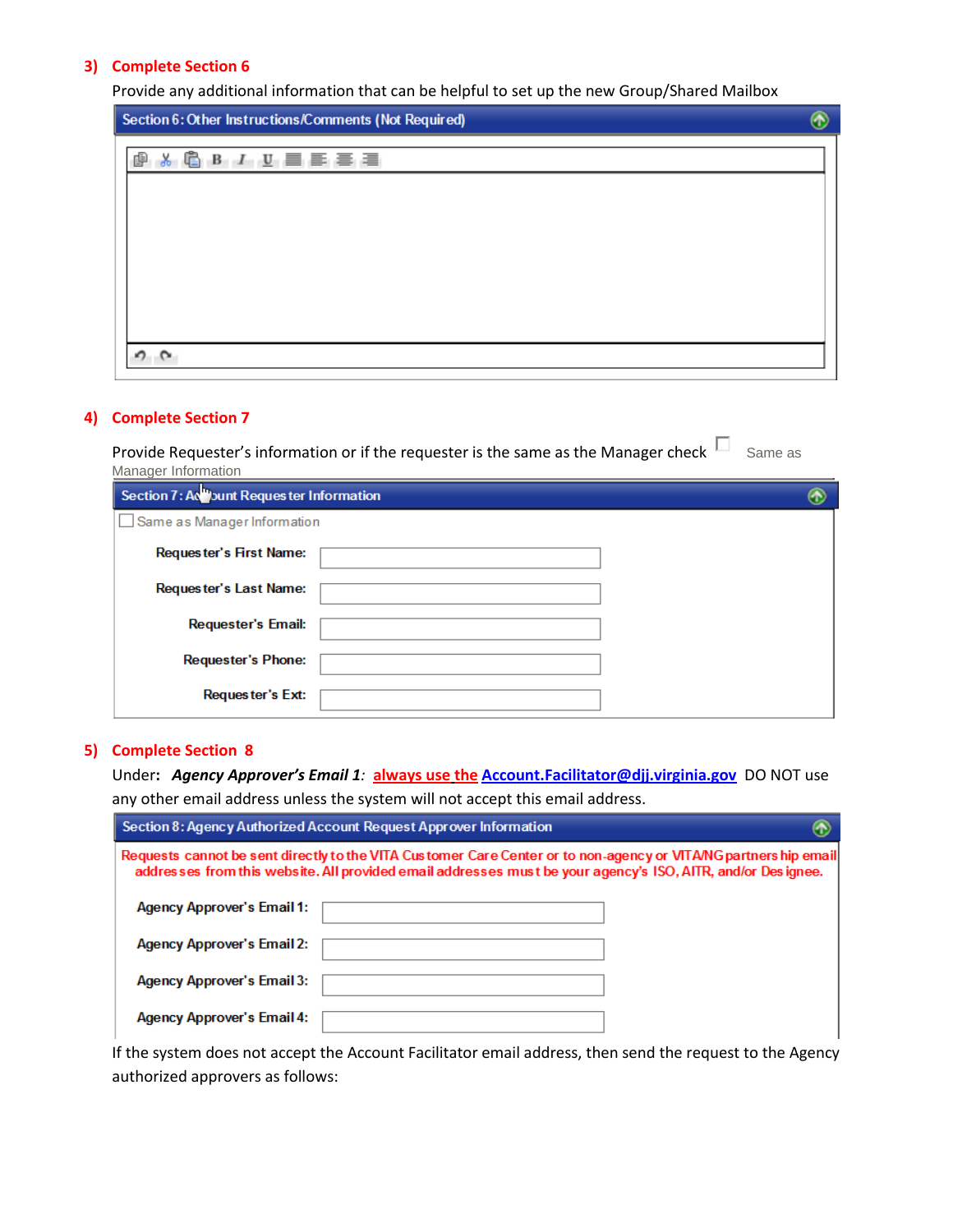*Agency Approver's Email 1:* [Abigail.Russell@djj.virginia.gov](mailto:Abigail.Russell@djj.virginia.gov) *Agency Approver's Email 2*[: Lourdes.lunsford@djj.virginia.gov](mailto:Lourdes.lunsford@djj.virginia.gov) *Agency Approver's Email 3*[: Kevin.Ferlazzo@djj.virginia.gov](mailto:Kevin.Ferlazzo@djj.virginia.gov)

ONLY use the individual approver's email address if the Account Facilitator email address cannot be used. You can use all approvers or only one, to ensure quick processing response always uses all approvers.

**DO NOT** use any other email address in this Section